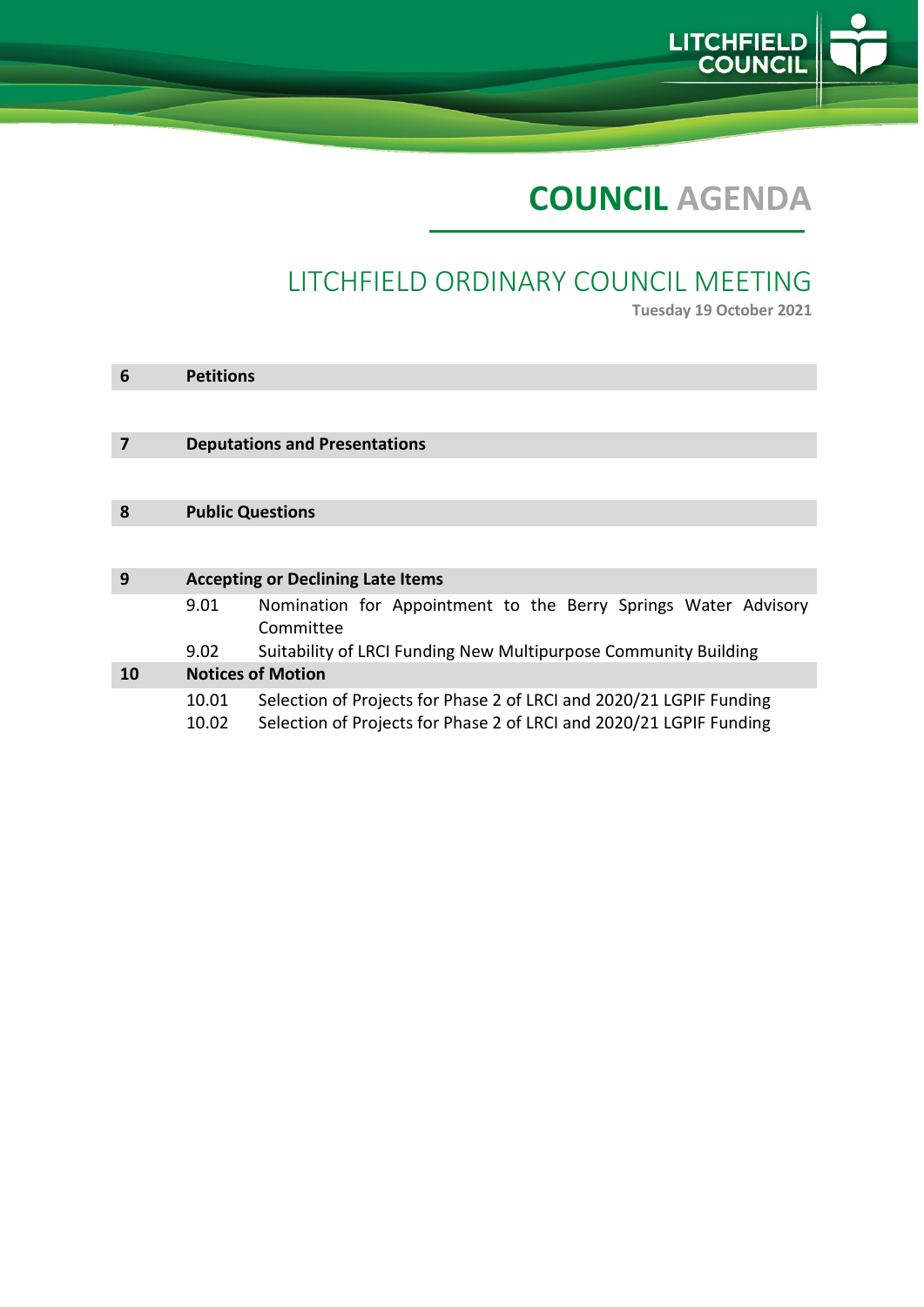

## **COUNCIL REPORT**

| <b>Agenda Item Number:</b><br><b>Report Title:</b> | 9.01<br>Nomination for Appointment to the Berry Springs Water Advisory |
|----------------------------------------------------|------------------------------------------------------------------------|
|                                                    | Committee - Mayor Barden                                               |
| <b>Author and Recommending</b>                     | Arun Dias, General Manager Business Excellence                         |
| Officer:                                           |                                                                        |
| <b>Meeting Date:</b>                               | 19/10/2021                                                             |
| <b>Attachments:</b>                                | Nil                                                                    |

#### **Executive Summary**

The purpose of this report is to inform Council of its nominated representative to the Berry Springs Water Advisory Committee.

#### **Recommendation**

THAT Council:

- 1. nominates Mayor Barden for appointment to the Berry Springs Water Advisory Committee; and
- 2. note that the nomination has been submitted to the Department of Environment, Parks and Water Security on 15 October 2021.

#### **Background**

On 13 October 2021, Council became aware of correspondence distributed to stakeholders on 1 October 2021 from the Department of Environment, Parks and Water Security, requesting expression of interest submissions to re-establish the Berry Springs Water Advisory Committee (BSWAC).

The committee's general function would be to:

- Review and provide advice and recommendations to the Northern Territory Government about the performance of the current Berry Springs Water Allocation Plan (2016-2026); and
- Bring to the table relevant expertise, knowledge, skills and perspectives related to beneficial uses of water and water management in the Plan area and canvass the views of stakeholders and the broader community.

Expression of interests were required to be submitted by Friday 15 October 2021. An expression of interest was put forward on this date, nominating Mayor Doug Barden.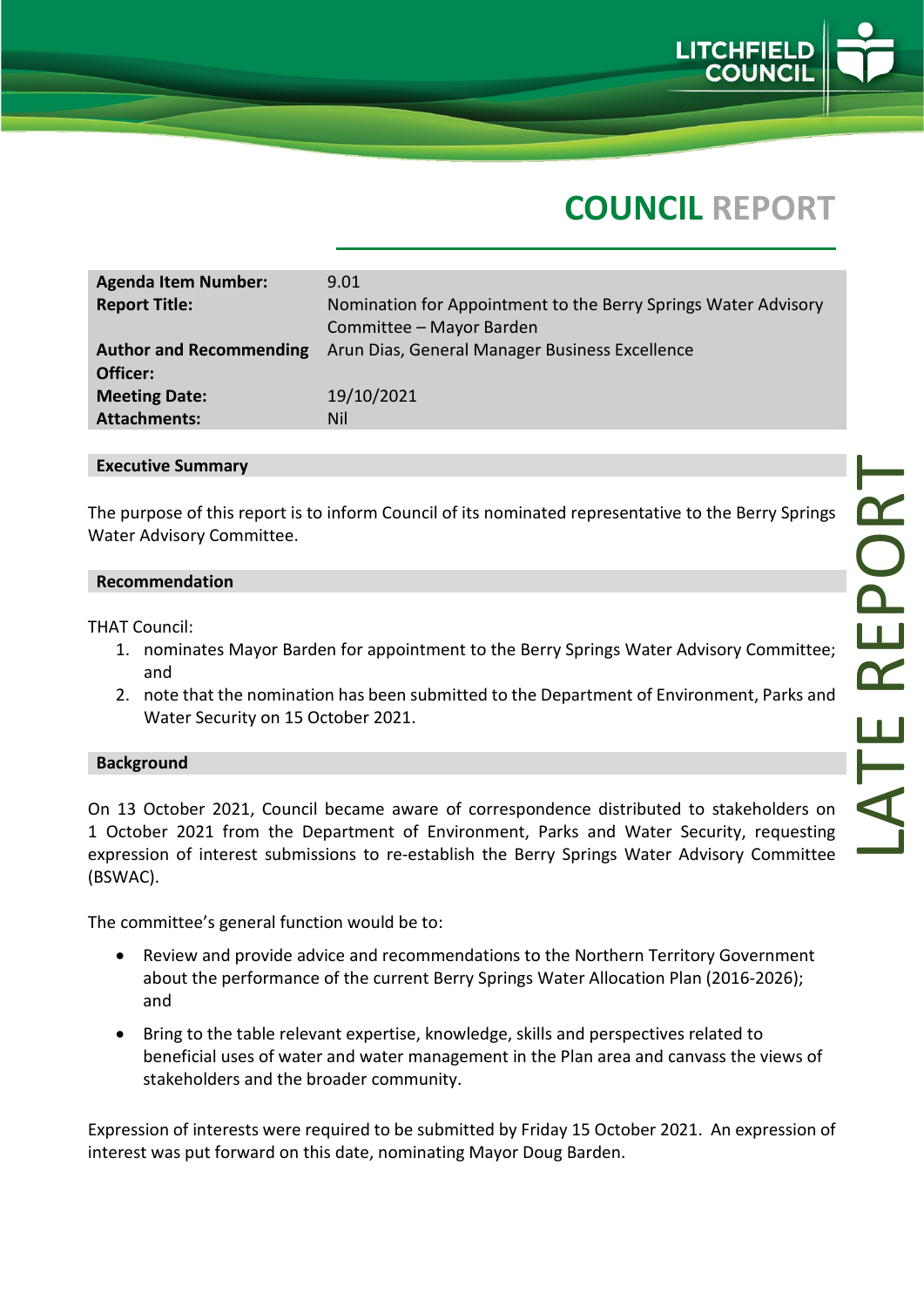#### **Links with Strategic Plan**

A Beautiful and Safe Natural Environment - Water and Drainage

## **Legislative and Policy Implications**

## N/A

**Risks**



Nil identified.

#### **Community Engagement**

Not applicable.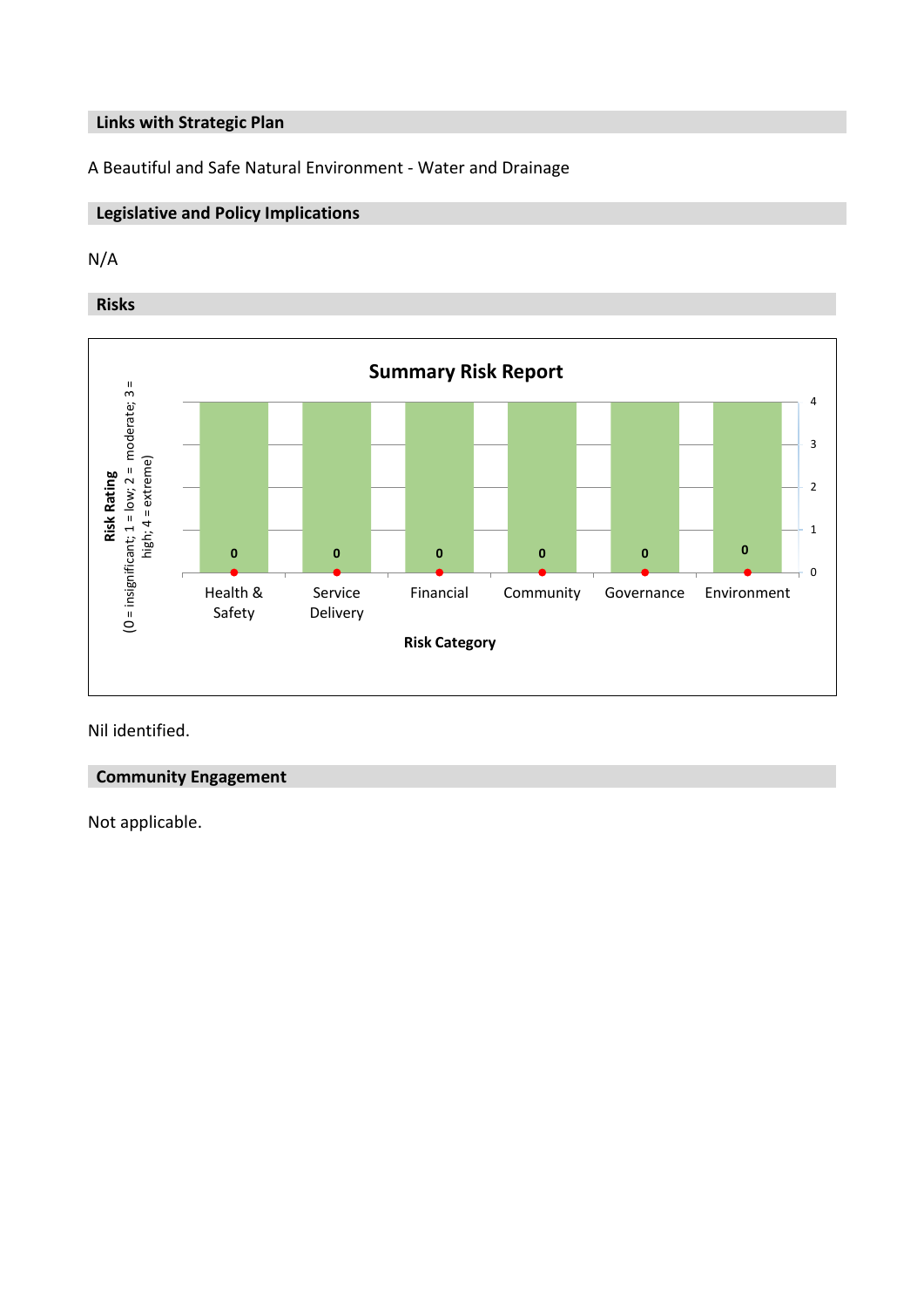

## **COUNCIL REPORT**

| <b>Agenda Item Number:</b><br><b>Report Title:</b> | 9.02<br>Suitability Report; Proposed Multi-Purpose Community Building |
|----------------------------------------------------|-----------------------------------------------------------------------|
| <b>Recommending Officer:</b>                       | Leon Kruger, General Manager Infrastructure & Operations              |
| Author:                                            | Mark Hogan, Planning & Development Program Leader                     |
| <b>Meeting Date:</b>                               | 19/10/2021                                                            |
| <b>Attachments:</b>                                | Nil                                                                   |
|                                                    |                                                                       |

#### **Executive Summary**

The purpose of this report is to inform Councillors on the proposed funding for a multi purpose standalone community building through the Local Roads and Community Infrastructure (LRCI) program.

A report was tabled at the Strategic Discussion and Briefing Session on 6 October 2021 providing the rationale behind a Council decision to proceed with the multi -purpose community building project, funded through the LRCI. Some concern was raised regarding the suitability of one of the Phase Two proposed project s, and if it should proceed.

This report includes the risks associated with potentially not proceeding with this project and instead requesting permission for a variation from the Federal Department for Infrastructure, Transport, Regional Development and Communications (DITRDC) to replace it with other projects.

Grants are allocated on the strength of proposed projects and should not be interpreted as being a funding pipeline which can be expected to be available to Council irrespective of need or intended spend. They are a one-off occurrence, concluding after 'Phase Three.'

The Litchfield community has significant demand for a standalone top -line community building, with Council historically having to deny a considerable number of requests for use of Council chambers and bookings seeking appropriate airconditioned and technologically provisioned spaces.

Chamber's current form, including its small size and configuration within the Council administration offices (which are security protected after hours) makes it particularly unsuitable. The LRCI grant program provided Council with the unique opportunity to develop appropriate infrastructure . Grant funding for such infrastructure is exceedingly rare and councils usually fund such infrastructure through rate s.

A multi -purpose standalone community building to be used to benefit both the community and as an additional Council asset has been rigorously checked against the strict program guidelines, and was accepted and confirmed as an appropriate use of the funding.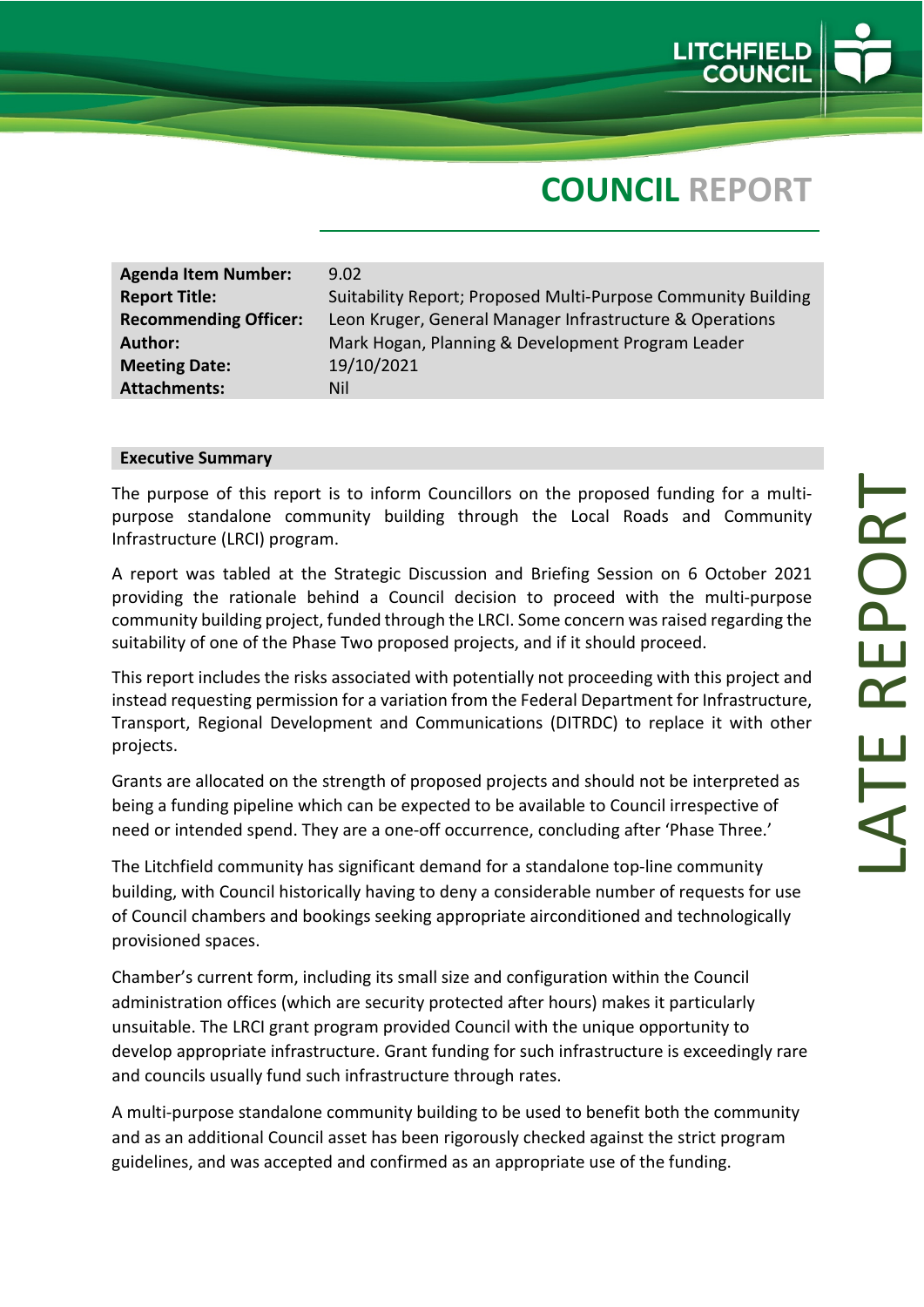#### **Recommendation**

THAT Council adopt the recommendation that the multi-purpose community building remain as one of the two projects for Phase Two of the LRCI grants program as per the council resolution on 28 January 2021.

#### **Background**

The Federal Government established the LRCI grants program as one-off project specific resourcing applicable to an 'Approved Work Schedule' (AWS). Whilst some variations to the AWS may be permitted, these apply to the scope of works to be undertaken. It is not guaranteed that a rejection of the funds awarded to Council and re-pitching an entirely new project for approval would be accepted as a variation.

Any variations to an existing project scope must be submitted by Sunday 31 October 2021. After this time all projects must be delivered exactly in-line with the scope previously agreed to in the AWS.

The LRCI program is being undertaken in three phases. Councillors have previously endorsed project applications for Phase One and Phase Two.

Phase Three starts in January 2022, and it will be the prerogative of Council Members to endorse which projects are to be nominated for grant applications. Phase Three would be the appropriate time to pitch for renewal of existing or new community infrastructure, with \$2,366,858 available to Litchfield Council for eligible projects.

For Phase One, Council prioritised funding dedicated to roads. Council received \$1,183,429 to reseal Wells Creek, Mocatto, Townend and Redcliff Roads. Seed funding for road projects is very helpful in addressing latent need, however roads are a core business for Council and are accounted for in current budgets.

Phase Two provided Council with the opportunity to pitch for \$1,460,870 to fund additional works not typically covered within annual budget revenue cycles. A new community facility at Southport ('Mira Square') and a new multi-purpose community building within Council's 7 Bees Creek Road administration office precinct were endorsed.

The \$1,460,870 provided under the LRCI Phase Two funding program was allocated as follows:

- Mira square project; \$300,000 (excl GST)
- Multi-Purpose Community Building; \$1,160,870 (excl GST)

## **Benefits of Phase Two Multi-Purpose Community Building**

#### **Need for a Community Facility**

Council receives regular requests from community groups to use the council chambers (normally after hours) to host meetings, workshops and training opportunities in a space well catered for by highspeed internet and other relevant technology.

The current Council chambers are not fit for purpose as the room does not have appropriate facilities such as storage space, a basic kitchen, suitable washrooms (including ambulant toilets) and additional breakout spaces / meeting rooms.

The Council chambers are also only accessible through the main Council administration building entry, which must be opened to unlock the room, and are networked into the main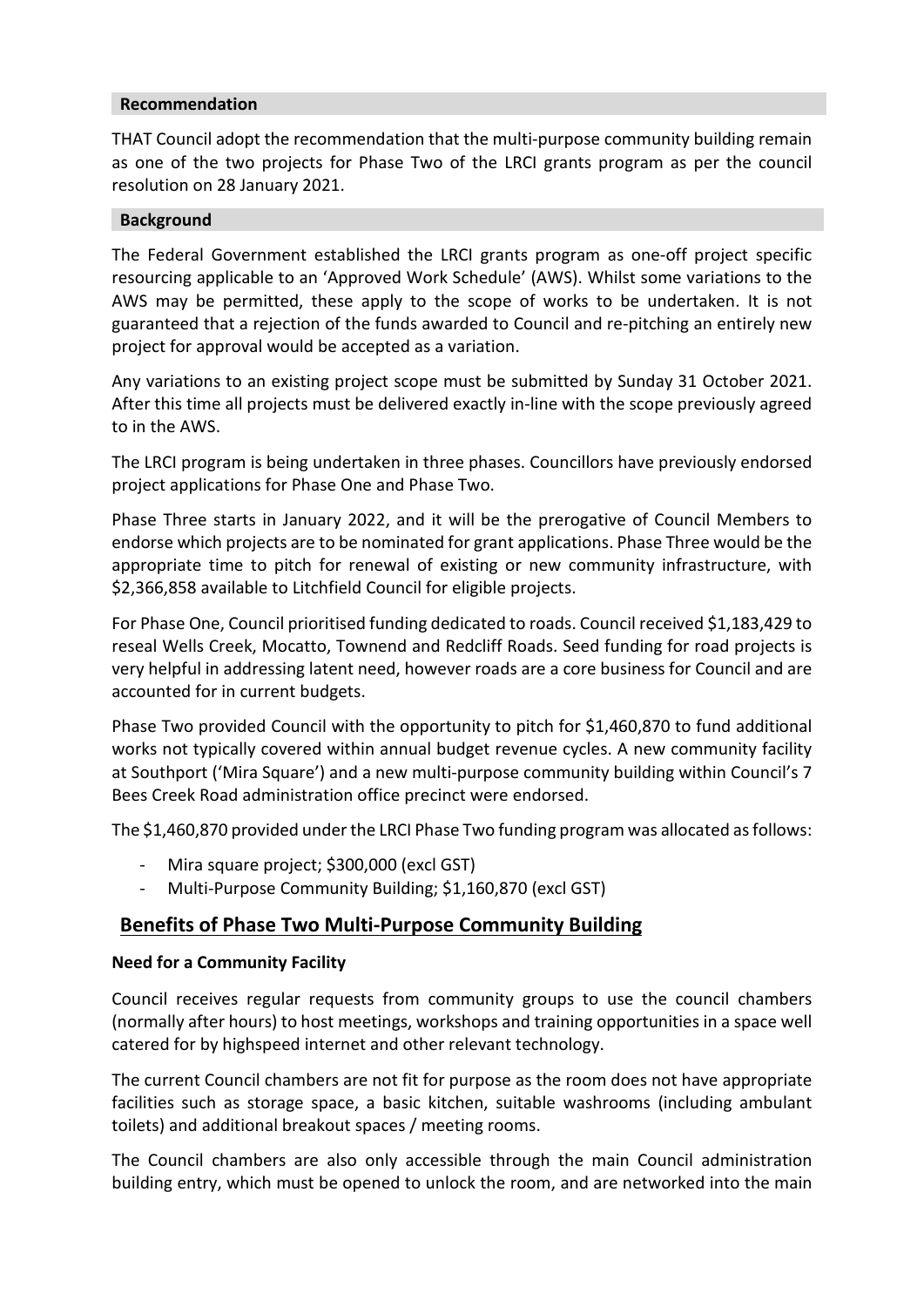security system. This means staffing is required whenever chambers are in use to unlock doors and stand-down the alarms.

The proposed new multi-purpose community building is to be separate from the Council administration building and designed in such a way that it will be available for community use within and after business hours.

#### **Cost-Efficiency of Co-Location**

Having the multi-purpose community facility integrated on the same site as existing Council administration offices creates significant cost-efficiencies, meaning the grant investment will generate considerable savings for rate payers.

Ensuring multi-functionality means being able to leverage usage of the building for purposes such as Council Meetings and Briefings, as well as operating for community benefit. Currently there is no adequate provision for a meeting room or working space for elected members to meet and conduct the undertakings of their office.

## **Increase in Value of Land and Built Form Assets**

It is currently anticipated that Council's administration will relocate to 320 Arnhem Highway when the development of the Council owned site is optimally timed for the development in around ten years.

The result of additional supportive infrastructure adjacent to the current Council administrative building will not only serve the identified and requisite need for the community now. It will also afford the Council an increased sale value at the point of sale (or lease) when the time comes to activate the 320 Arnhem highway development and relocate Council's administration.

## **Restrictive Size of Current Council Chambers**

Even prior to the expansion of elected representation from five Councillors to seven, the full functionality of Litchfield Council chambers was compromised. This means that there is pressure on the capacity of the room, which is exceeded if there is any consequential attendance by community members, or when staff or consultancy presentations occur.

Citizenship ceremonies are performed outdoors in all climactic conditions year 'round, and larger delegations from both government and not-for-profit organisations are routinely refused as they are unable to adapt chambers into a suitable configuration of tables and chairs.

## **Extending the Usable Life of the Administration Offices**

Council is considering the potential of a full relocation as part of the long-term (approximately ten year) vision for the underutilised Council owned land at 320 Arnhem Highway, Humpty Doo. This has come about due to the need for significant maintenance and repairs to the existing administration offices.

The current offices are at capacity to house staff, and they are lacking in basic facilities such as meeting rooms, lunchrooms and a dedicated workplace health and safety first-aid / sick room. The buildings are also lacking in contemporary office requirements such as appropriate end-of-trip facilities and a breastfeeding mothers' room.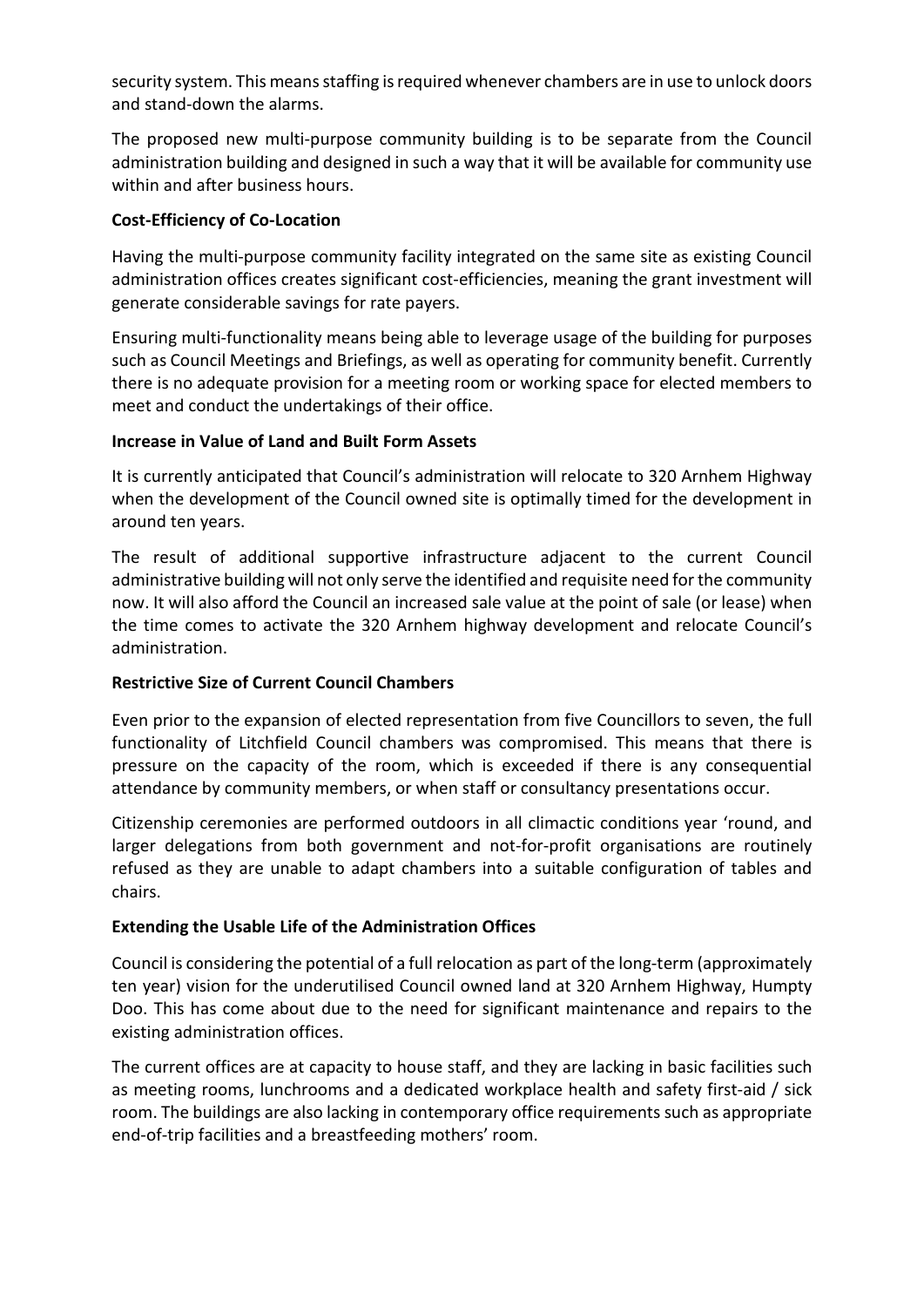As a stopgap between consideration of more resource intense options such as fully refurbishing the ageing offices, or a potential earlier relocation, better utilising the space now dedicated for chambers through a partial fit-out could be a cost-effective means to meet some of those requirements. This can only be achieved if the multi-purpose community building is co-located with the existing Council administration buildings.

## **Synergy of LRCI Grant Funding Program**

It was previously agreed to that the rollout of the LRCI funding would benefit the Litchfield community most if, across the three rounds of funding, the majority of money was allocated to roads, as well as any identified community infrastructure needed. Capturing these projects within the LRCI program funding alleviates the pressure to find alternate resourcing, such as through the increase of rates, to cover cost.

The following table displays the intended spend over the three phases of one-off LRCI funding, which shows the overwhelming majority of funding is available to be dedicated to road renewal and reseal.

| Program     | <b>Amount</b> | <b>Description</b>                                                                                               |
|-------------|---------------|------------------------------------------------------------------------------------------------------------------|
| Phase One   | \$1,183,429   | Reseal of:<br>Wells Creek Road<br>Mocatto Road<br>$\overline{a}$<br><b>Townend Rod</b><br><b>Redcliff Road</b>   |
| Phase Two   | \$1,460,870   | New Build of:<br>Mira Square project<br>Multi-Purpose Community Building                                         |
| Phase Three | \$2,366,858   | The program starts in Jan 2022 and Council is<br>still to select which potential roads projects<br>are preferred |

## **Suitability of Phase Two Multi-Purpose Community Building**

The proposed new multi-purpose community development being co-located with the Council administration offices was submitted to LRCI and assessed at Federal Government level by dedicated departmental staff at DITRDC.

The award of a funding grant for the development, and its intended application for community uses as well being available for Council business, confirms its suitability for the program as per the program guidelines. To ensure such an outcome, further validation was sought – and verification provided in written and verbal correspondence – prior to the submission of the project and granting of DITRDC approval.

## **Alternative Options**

As with Phase One, the tranche of funding associated with Phase Two could be dedicated to roads.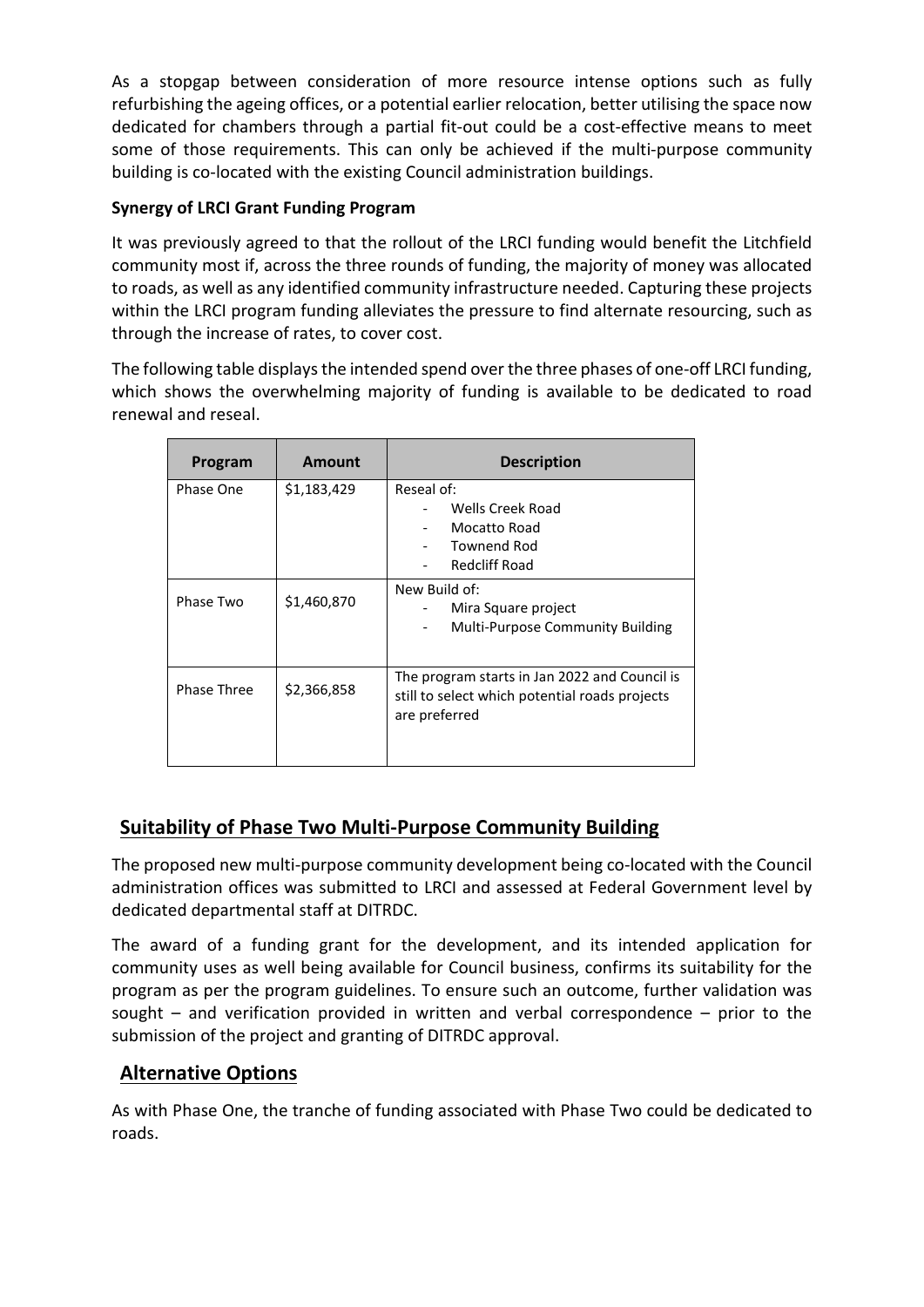It is estimated that the equivalent capital which is dedicated to the funding of the multipurpose community building would reseal approximately 20 kilometres of road. No current alternative roads projects are identified for funding.

Through its commitments published in the Municipal Plan, Council undertakes a road reseal and renewal program. The schedule of road projects that are identified for reseal and renewal in the current Municipal Plan have already achieved full funding.

As an example, roads that may be addressed through a reseal and renewal in the next schedule of road projects could include sections of Girraween Road.

## **Risks Associated with Rejection of Funds / New Project Proposals**

## **Rejection of New Projects as a 'Variation'**

The guidelines surrounding potential variations relate to the scope of works set out in the 'Approved Work Schedule.' It is considered likely that rejecting funding for the multi-purpose community facility in favour of an entirely new project would not be considered a variation to the scope of works as agreed to in the AWS.

## **Governance Risk Profile**

It is considered that an unacceptable reputation outcome of a late change in project may increase Council's governance risk profile in the eyes of governmental funders. Council has previously committed to this project and rescinding that decision could be viewed unfavourable by DITRDC when it considers future applications.

## **Loss of \$70,000**

The expenditure to date for designs and tender documents has totalled approximately \$70,000. DITRDC has confirmed that it cannot reimburse Council for that amount should the project be scrapped, and the funds will need to come out of alternative revenue, namely; rates.

This equates to 0.64% of rate increase for every rate payer in the Litchfield municipality.

The expenditure would therefore be wasted on something that will most likely never be used again, given it is reliant on grant funding to proceed rather than rate payer increases to meet resourcing.

## **Loss of over \$1M in Grant Funding**

Phase Two of the LRCI program runs from Jan 2021 to Dec 2021. Council has already sought an extension of time for both the Mira Square and the multi-purpose community building projects. The revised deadline to complete projects under Phase Two is 30 June 2022.

Council has been directed to show robust evidence of progress towards implementation of projects to validate the granting of that extension of time.

In a scenario where Council decides to rescind the resolution from the January 2021 Ordinary Council meeting and reallocate the LRCI Phase Two grant funding to another project/s, there is a substantial risk that DITRDC might decide not to approve alternative projects. The risk is that Council may lose out on \$1,160,870 (excl GST) of grant funding due to late-stage changes.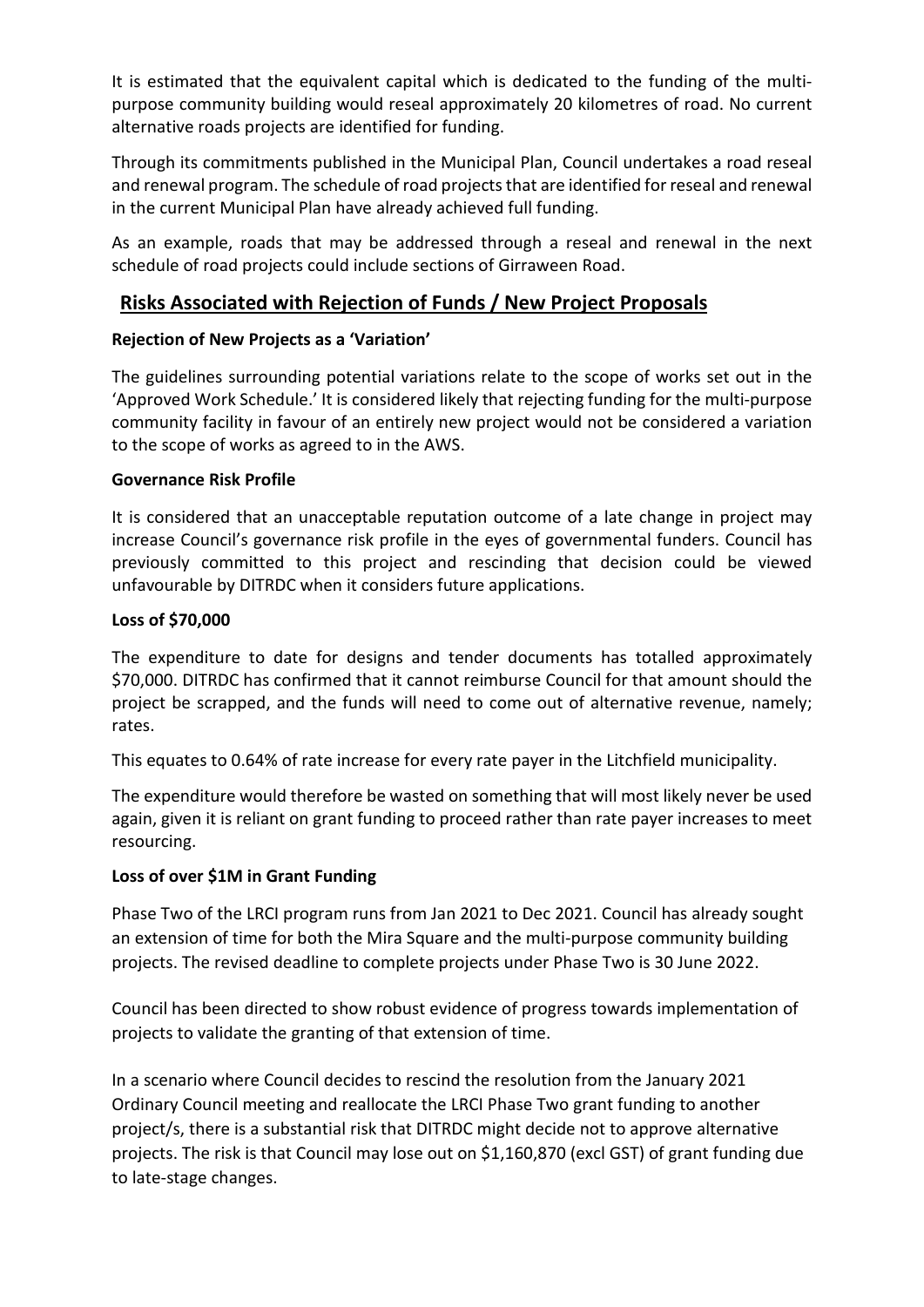## **Service Delivery**

LRCI guidelines do not allow for spending on projects already underway, so new projects would need to be identified. There is a substantial risk that, should the multi-purpose community building be replaced by alternative projects, these projects may not be concluded by the 30 June 2022 project completion deadline.

The risk associated with this is a potential loss of funding for works not completed in time, as well as the additional reputational risk that Council will be perceived by funding agencies as not capable of meeting contractual funding obligations. As a result, Council's future grant applications might be viewed unfavourably against other competitors.

## **Officer Advice**

The multi-purpose community building represents value for money as well as providing the greatest net community benefit, compared to an alternate project proposal scenario for Phase Two of the LRCI, which would jeopardise the grant funding.

The risks posed by rejecting funding and putting forth a new proposal at this late stage of Phase Two are considered unacceptable given variations are due on 31 October 2021, and the possibility an entirely new proposal would not be accepted as a variation.

Phase Three of the program, starting in January 2022, provides a pool of \$2,366,858 for renewal of existing and new community infrastructure and roads projects. The recommendation is that Phase Three is the appropriate juncture at which to proposed new developments, not the current phase.

## **Resource and Financial Implications**

The potential risk of losing at least \$1,160,870 (excl GST) of grant funding is discussed above in this report.



## **Risk Summary**